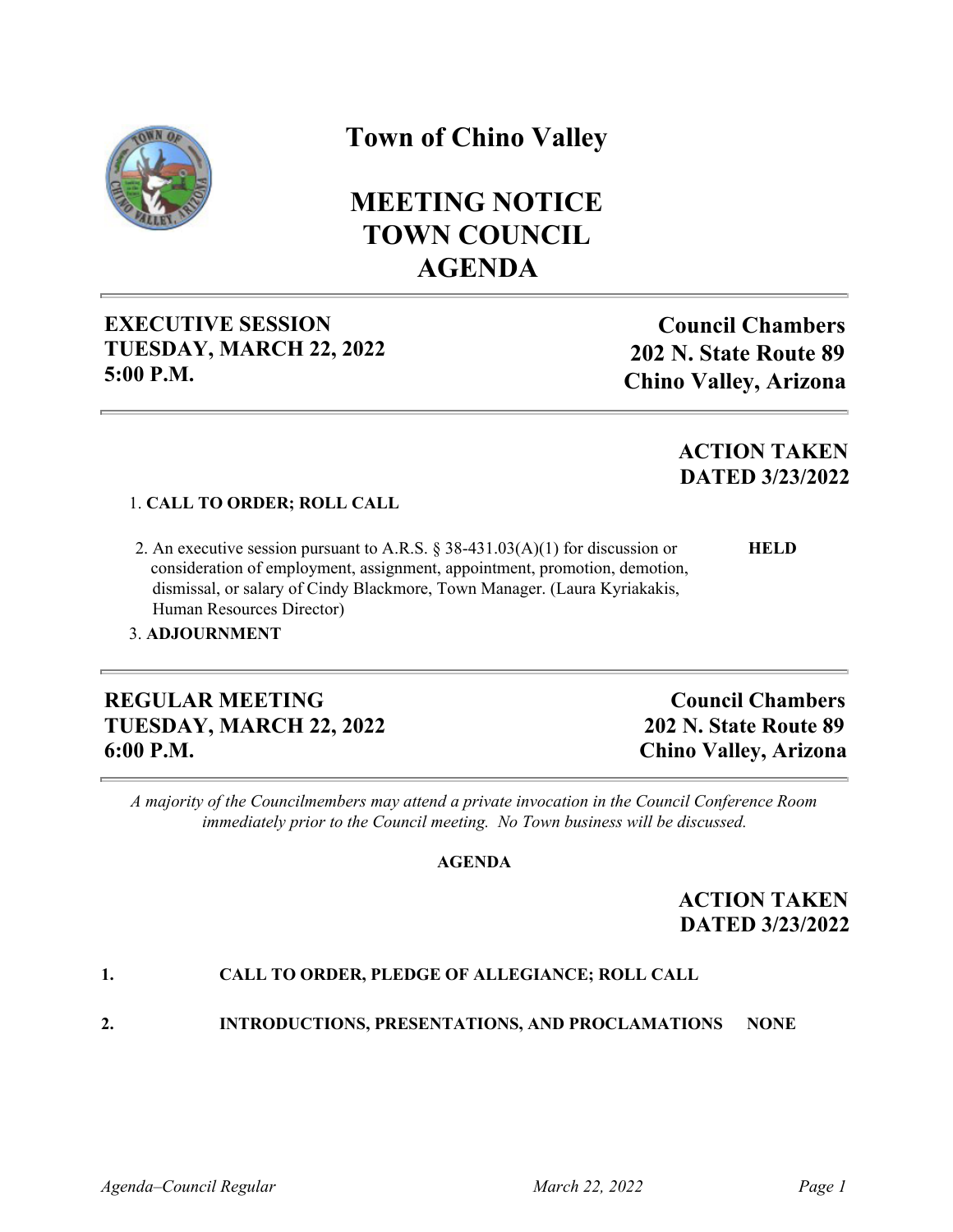|       |       | criticism.                                                                                                                                                                                                                                                                                                                                                                      |                 |  |
|-------|-------|---------------------------------------------------------------------------------------------------------------------------------------------------------------------------------------------------------------------------------------------------------------------------------------------------------------------------------------------------------------------------------|-----------------|--|
| 4.    |       | <b>CURRENT EVENT SUMMARIES AND REPORTS</b>                                                                                                                                                                                                                                                                                                                                      |                 |  |
|       |       | This item is for information only. The Mayor, any Councilmember, or<br>Town Manager may present a brief summary or report of current events. If<br>listed below, there may also be a presentation on information requested by<br>the Mayor and Council and questions may be answered. No action will be<br>taken.                                                               |                 |  |
| 4. a. |       | Status reports by Mayor and Council regarding current events.                                                                                                                                                                                                                                                                                                                   | <b>REPORTED</b> |  |
| 4. b. |       | Status report by Town Manager Cindy Blackmore regarding Town<br>accomplishments, and current or upcoming projects.                                                                                                                                                                                                                                                              | <b>NONE</b>     |  |
| 5.    |       | <b>CONSENT AGENDA</b>                                                                                                                                                                                                                                                                                                                                                           |                 |  |
|       |       | All those items listed below are considered to be routine and may be<br>enacted by one motion. Any Councilmember may request to remove an item<br>from the Consent Agenda to be considered and discussed separately.                                                                                                                                                            |                 |  |
| 5. a. | Pg.5  | Consideration and possible action to regarding an Approach Main<br>Repayment Agreement between the Town of Chino Valley and Brook<br>Apartments, LLC. for repayment associated with the construction of water<br>and sewer approach mains. The total estimated amount associated with the<br>agreement is \$633,817.00. (Frank Marbury, Public Works Director/Town<br>Engineer) | <b>APPROVED</b> |  |
| 5. b. | Pg.21 | Consideration and possible action regarding the application to re-plat lots<br>15 and 16, of the Yo He Wah Subdivision, in order to combine the two lots<br>into a single lot. Applicant and property owner Leslie Doyle. APNs<br>306-05-059B & 058B. (Will Dingee, Senior Planner)                                                                                             | <b>APPROVED</b> |  |
| 5. c. | Pg.25 | Consideration and possible action to ratify the Cooperative Purchasing<br>Agreement, creating a Job Order Contract with PCL Construction, and<br>ratify the emergency authorization for Work Order number 1<br>thereto. (Frank Marbury, Public Works Director/Town Engineer)                                                                                                    | <b>APPROVED</b> |  |
|       |       |                                                                                                                                                                                                                                                                                                                                                                                 |                 |  |

## **3. CALL TO THE PUBLIC - Individuals requesting to speak, please complete a Speaker Comment Card and return to the Clerk.**

*Call to the Public is an opportunity for the public to address the Council on any issue within the jurisdiction of the Council that is not on the agenda. Public comment is encouraged. Individuals are limited to speak for three (3) minutes. The total time for Call to the Public may be up to 30 minutes per meeting. Council action taken as a result of public comment will be limited to directing staff to study the matter, scheduling the matter for further consideration and decision at a later date, or responding to*

**NONE**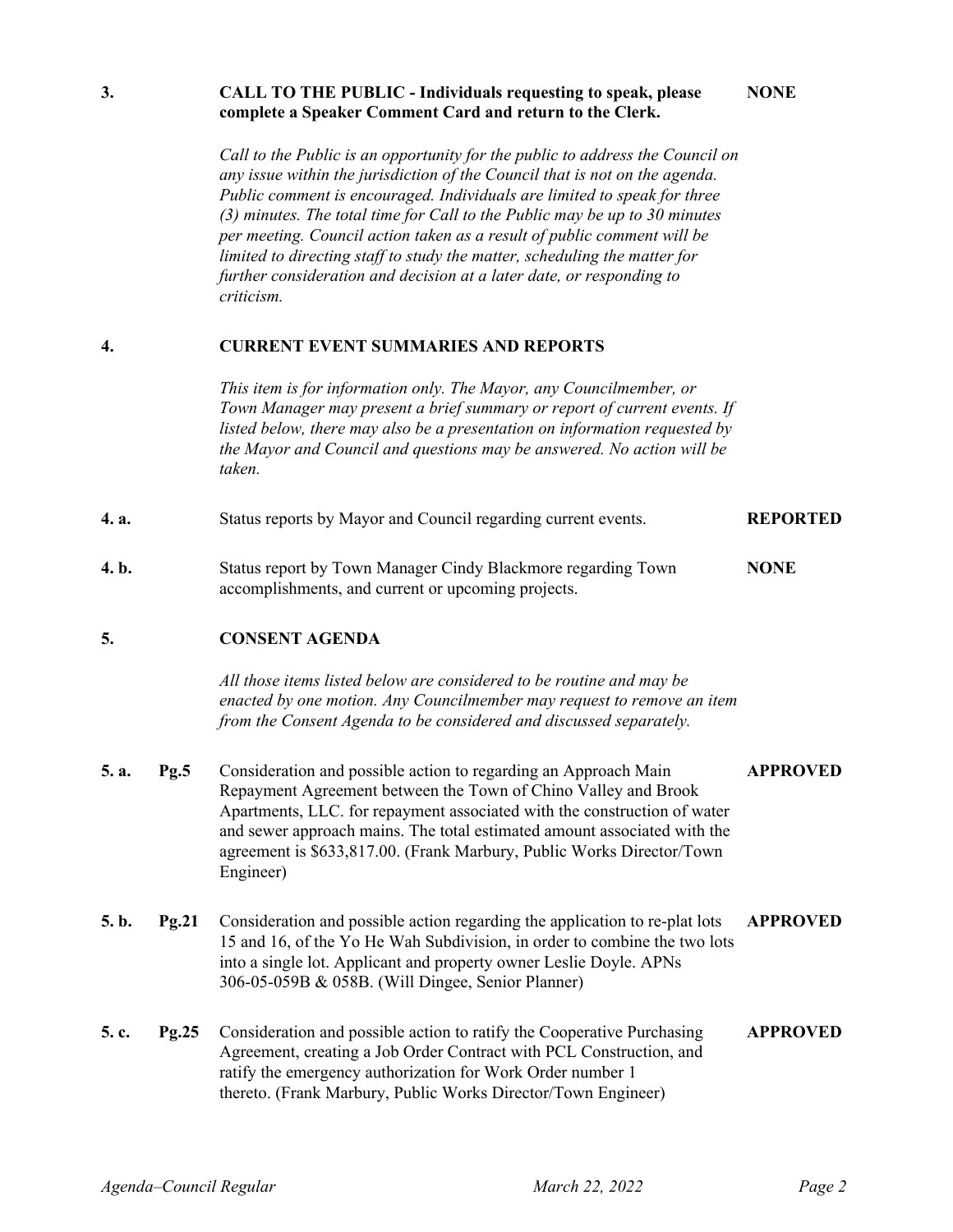- **5. d. Pg.27** Consideration and possible action regarding the February 15, 2022, study session minutes. (Erin N. Deskins, Town Clerk) **APPROVED**
- **5. e. Pg.33** Consideration and possible action regarding the February 22, 2022, study session minutes. (Erin N. Deskins, Town Clerk) **APPROVED**
- **5. f. Pg.39** Consideration and possible action regarding the February 22, 2022, regular **APPROVED** meeting minutes. (Erin N. Deskins, Town Clerk)

#### **6. ACTION ITEMS**

*The Council may vote to recess the public meeting and hold an Executive Session on any item on this agenda pursuant to A.R.S. § 38-431.03(A)(3) for the purpose of discussion or consultation for legal advice with the Town Attorney. Executive sessions are not open to the public and no action may be taken in executive session.*

**6. a. Pg.49** Public Hearing and consideration and possible action regarding Ordinance 2022-915 to rezone approximately 30.15 acres of real property from the Agricultural/Residential 5-Acre Minimum (AR-5) to Commercial Heavy with a Planned Area Development Overlay (CH/PAD), for the property located south of 2820 N Road 1 East, Chino Valley, Arizona, APN 306-14-026A. Applicant - Jeremy Bach (Will Dingee, Senior Planner) **POSTPONED**

#### **Recommended Action:**

(i) Hold public hearing (ii) Deny rezone Ordinance 2022-915 per recommendation of Planning and Zoning and as presented.

**6. b. Pg.79** Consideration and possible action to approve Ordinance No. 2022-912 to rezone approximately 6.86 acres of real property from Commercial Heavy (with a Planned Area Development Overlay) (CH/PAD) to Commercial Light (CL), for the property located north of 2625 S State Route 89, Chino Valley, Arizona, APN 102-01-219M. (Bethan Heng, Planner) **APPROVED**

> **Recommended Action:** Approve Ordinance 2022-912 as presented, subject to the staff report, information provided during this hearing, and the conditions in Attachment A.

**6. c. Pg.107** Consideration and possible action regarding Ordinance 2022-914 to rezone **APPROVED** one (1) acre of approximately 14.79 acres of real property from AR-5 (Agricultural Residential 5-acre minimum) zoning district to CL (Commercial Light) zoning district. Applicant Ralph Baker, address 995 E Road 1 North, Parcel 306-23-048A. (Will Dingee, Senior Planner)

> **Recommended Action:** Approve Ordinance No. 2022-914 to rezone ZC-2021-017 as presented, subject to the staff report and information provided during this hearing, and the Conditions of Approval in Attachment 2.